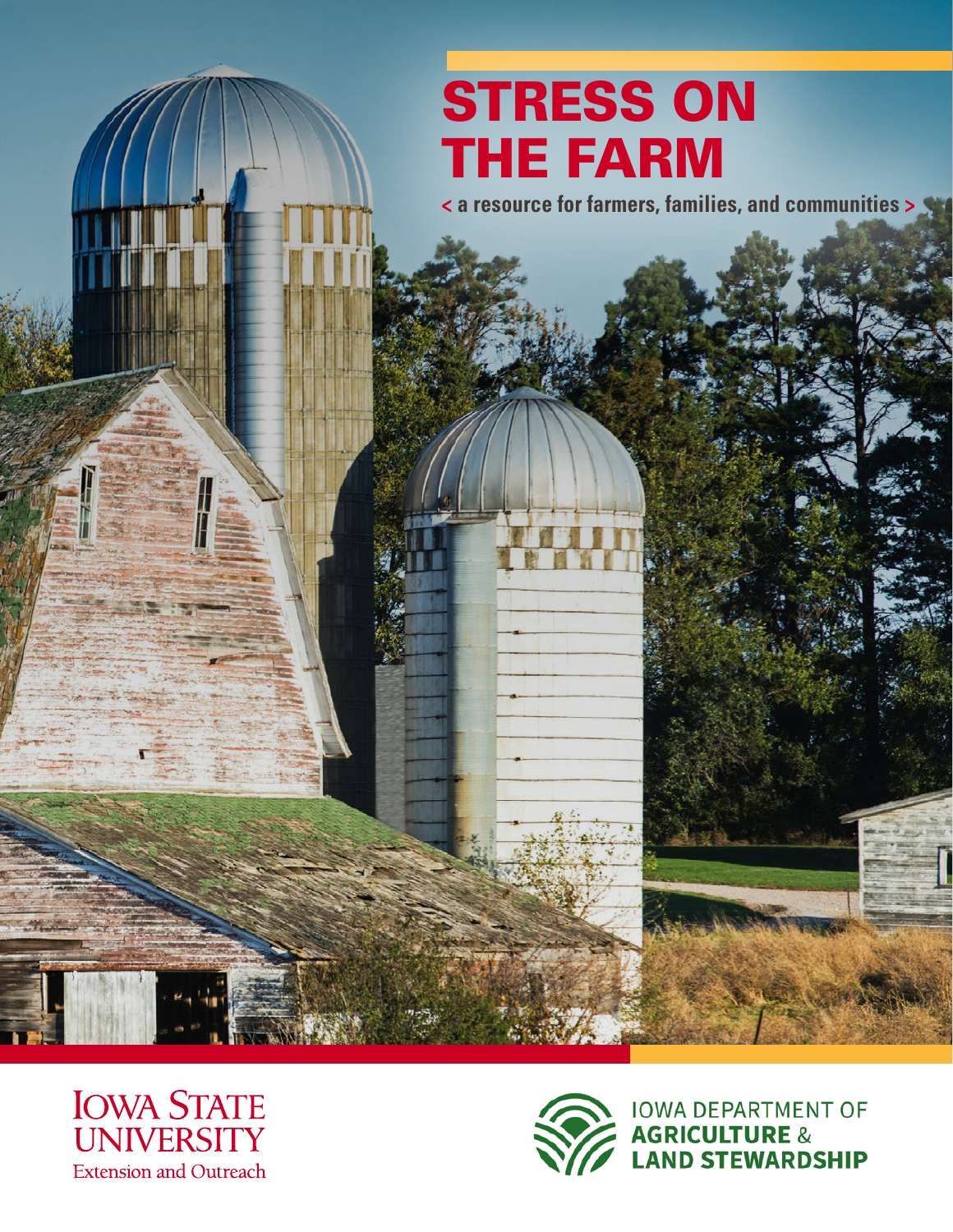## **OUR SPECIALISTS ARE HERE TO HELP!**

**Research-based solutions from professionals located right here in Iowa.**

### **Iowa Concern 800-447-1985**

Available all hours, all days Stress counseling, financial concerns, legal rights *[extension.iastate.edu/iowaconcern](https://www.extension.iastate.edu/iowaconcern)*

## **Healthy Families 800-369-2229**

Available all hours, all days Prenatal, child health, and women's health care questions and information *[womenshealthiowa.info](https://www.womenshealthiowa.info/)*

### **Iowa 2-1-1 2-1-1**

Available all hours, all days Resource referral for housing, health, employment, food, family, transportation, education, and legal assistance *21[1iowa.org](http://www.211iowa.org)*

### **Teen Line 800-443-8336**

Available all hours, all days Personal and health-related information and referral

Dial 711 for TTY/TDD Telecommunication Device for the Deaf

Funded by United States Department of Agriculture, National Institute of Food and Agriculture grant 2021-70035-35720.

Copyright © 2021 Iowa State University of Science and Technology, Iowa State University Extension and Outreach. All rights reserved. This institution is an equal opportunity provider. For the full nondiscrimination statement or accommodation inquiries, go to *[www.extension.iastate.edu/diversity/ext](https://www.extension.iastate.edu/diversity/ext)*.

HS 180B October 2021

# ON THE FARM: STRESS IS REAL

**Left untreated, stressors may lead to mental health and substance use issues, including death by suicide. Learn to recognize stress in yourself, family members, friends, neighbors, or others. Know when and how to get help and offer support. YOU ARE NOT ALONE.**

## Signs and Symptoms of Mental Health Concerns

- Changes in routines or social activities
- Decline in the care of domestic animals
- Increase in illness or other chronic conditions
- Increase in farm accidents
- Decline in appearance of the farmstead
- Signs of stress in children including struggles with school
- Decreased interest in activities or events

## Warning Signs of Suicidal Intent

- Talking about suicide and history of suicide of family member or friend
- Changes in sleep and/or eating patterns
- Stopped taking medication as prescribed or hoarding medication
- Increased use of drugs or alcohol
- Preoccupation with death
- Giving away possessions
- Obtaining firearms
- Withdrawing from family, friends, and routines that were pleasurable
- Talking about being a burden to others
- Feeling trapped like there is no way out

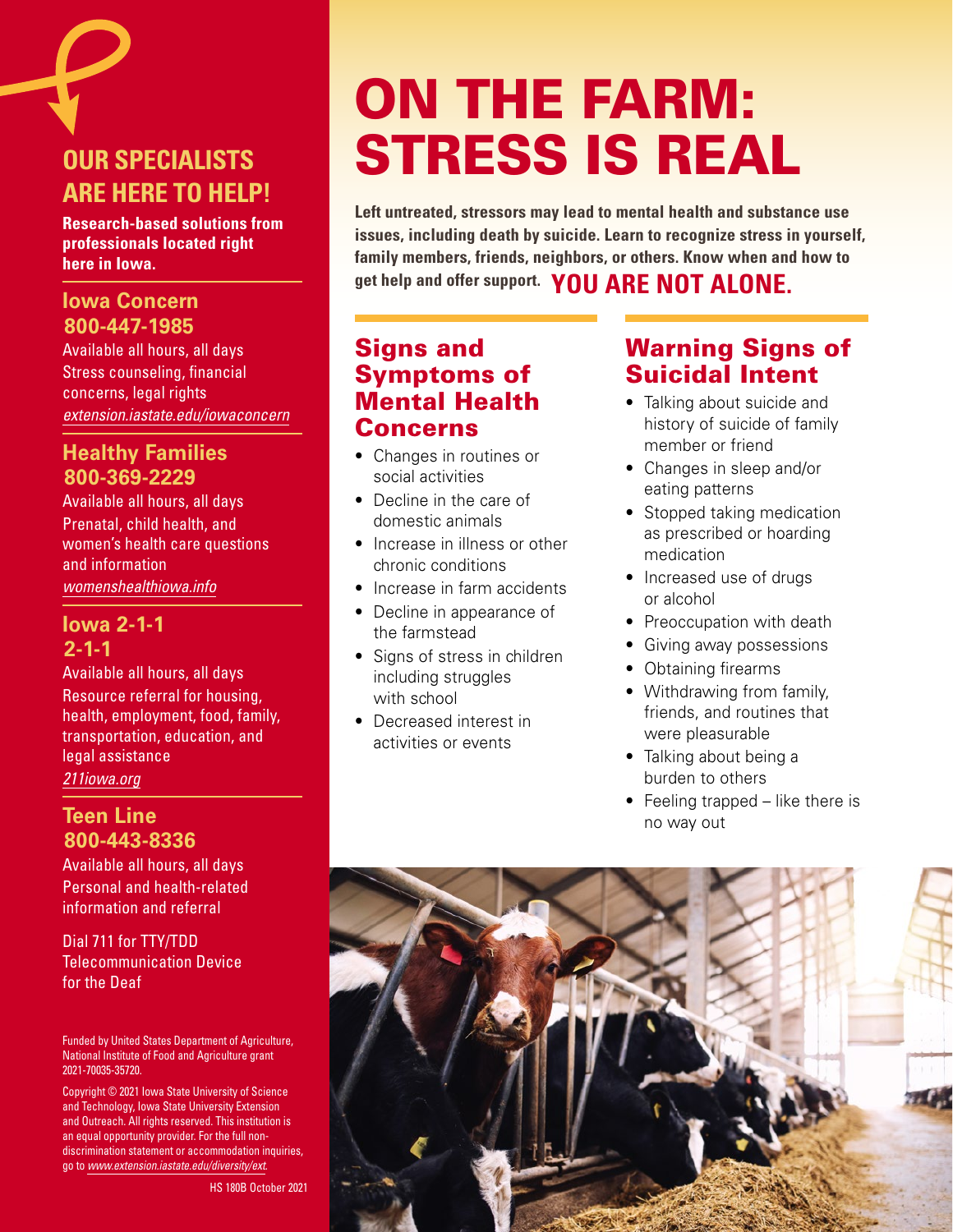## Resources for You and Your Family

**Farm stress is the stress experienced by farmers and their families as a result of the unique agricultural work environment. Take advantage of these resources specific to the ag community in Iowa:**

#### **Workshops**

**Question. Persuade. Refer. (QPR)** 

*[extension.iastate.edu/](https://www.extension.iastate.edu/humansciences/QPR) [humansciences/QPR](https://www.extension.iastate.edu/humansciences/QPR)*

Say "Yes" to saving the life of a friend, colleague, sibling, or neighbor. Learn how to recognize the warning signs of a suicide crisis and how to question, persuade, and refer someone to help. This program is currently offered at no cost due to special grant funding.

#### **Individual Consultations**

#### **Financial Education Consultation**

Concerned about your finances but not sure where to start? One of our ISU Extension and Outreach Human Sciences specialists can meet with you one-on-one to walk through ideas and options to revise a budget, keep up with bills, pay down debt, and connect with community resources to stretch reduced incomes—totally free of charge. Leave a phone message with the Iowa Concern Hotline (800-447-1985) and someone will get back to you within 48 hours.

#### **Farm Financial Planning**

#### *www[.extension.iastate.edu/](https://www.extension.iastate.edu/farmanalysis) [farmanalysis](https://www.extension.iastate.edu/farmanalysis)*

ISU Extension and Outreach's farm financial analysis program offers one-on-one financial counseling, a computerized analysis of the farm business, and referral to other services.

#### **Online**

#### **Farm and Ranch Wellbeing**

*[extension.iastate.edu/humansciences/](https://www.extension.iastate.edu/humansciences/farm-ranch-wellbeing) [farm-ranch-wellbeing](https://www.extension.iastate.edu/humansciences/farm-ranch-wellbeing)*

State, regional, and national resources for stress assistance.

#### **North Central Farm and Ranch Stress Assistance Center** *f[armstress.org](https://farmstress.org)*

Stress management and mental health resources and services for ag producers and stakeholders.

#### **Iowa Farm Bureau - Stress and Mental Health**

*[iowafarmbureau.com/Stress-Mental-](https://www.iowafarmbureau.com/Stress-Mental-Health-Resources)[Health-Resources](https://www.iowafarmbureau.com/Stress-Mental-Health-Resources)*

Expert help and links to resources for dealing with stress or crisis.

#### **Farm Wellness Alliance** *[farmfamilywellness.com](https://farmfamilywellness.com)*

Prepaid stress management and one-on-one coaching for Iowa farm families through 24/7 counseling services via phone, text, telehealth, and app.

#### **Iowa's Center for Agricultural Safety and Health (I-CASH)**

#### *[icash.public-health.uiowa.edu](https://icash.public-health.uiowa.edu)*

Statewide prevention and education initiatives to improve the health and safety of Iowa's agricultural population.

If you are a farmer in crisis, or know of someone in need, connect with behavioral health or substance use treatment services.

#### **Immediate need (in crisis or an emergency)**

- **• Call the National Suicide Prevention Lifeline, 800-273-8255 OR**
- **• Call emergency services (911) or go to your local emergency room OR**
- **• Call Your Life Iowa, 855-581-8111 or Text 855-895-8398**

#### **Non-immediate need**

- **• Call Iowa Concern Hotline, 800-477-1985 OR**
- **• Call Iowa Warm Line, 844-775-9276**